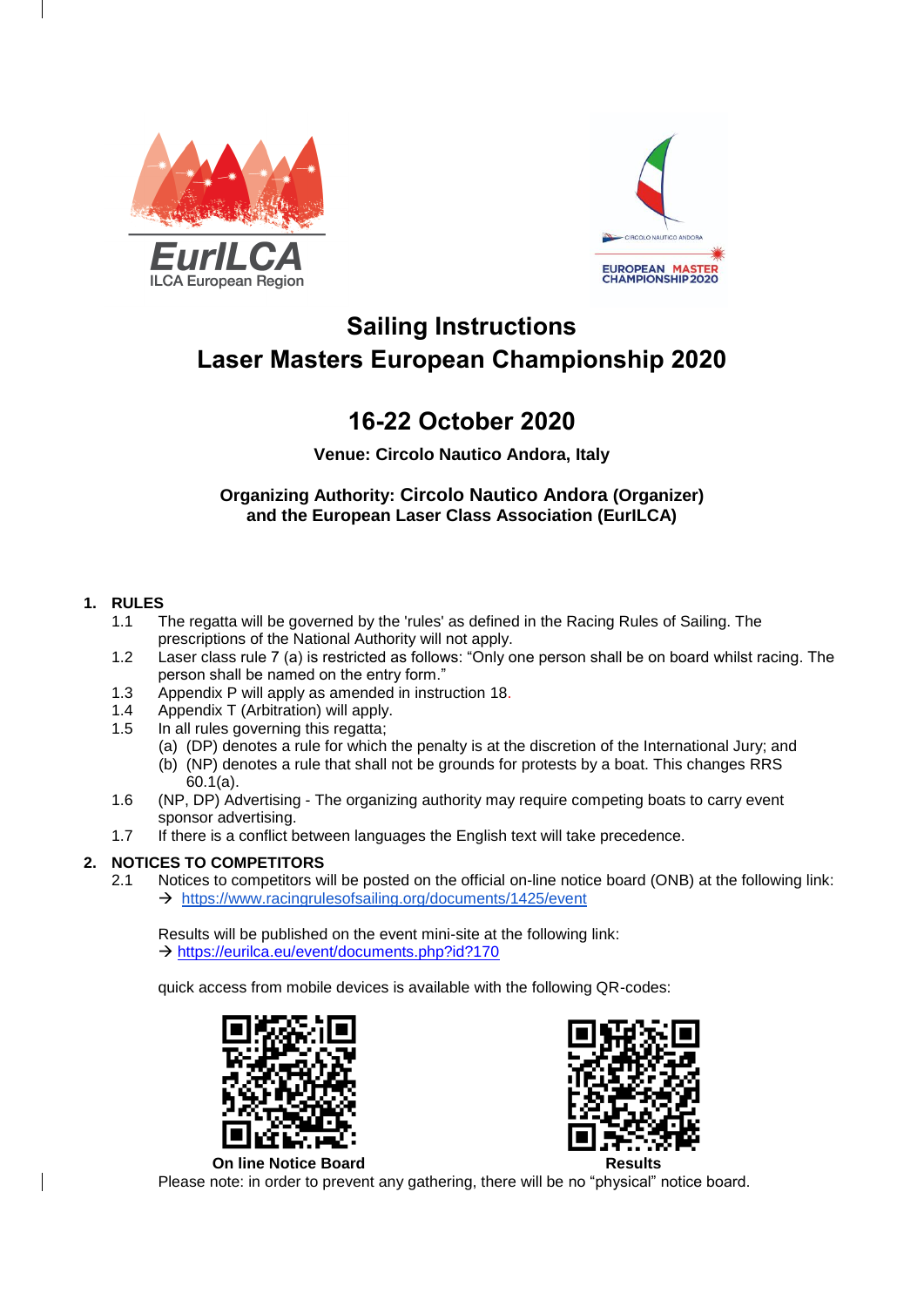- 2.2 The race office is located at Circolo Nautico Andora in the harbour of Andora, via Aurelia 41
- 2.3 The race office is open:

16-17 October from 0900 – 1200 & 1300 – 1800. 18-22 October from 0900 until 30 minutes after the close of the protest time unless extended at the discretion of the race committee.

# **3. CHANGES TO SAILING INSTRUCTIONS**

Any change to the sailing instructions will be posted before 9:00 on the day it will take effect, except that any change to the schedule of races will be posted before the end of the last protest time or 2000, whichever is later, on the day before it will take effect.

# **4. REGISTRATION / EQUIPMENT INSPECTION**

- 4.1 Competitors shall register at the race office and complete all required registration and equipment inspection formalities before racing. Competitors that do not complete all required registration and equipment formalities will not be assigned to fleets.
- 4.2 Information on equipment inspection will be posted on the official notice board. Boats shall be presented with all equipment that shall be used in the regatta, with the bottom mast, boom and all control lines rigged and with the sail and top section derigged ready for inspection.
- 4.3 Equipment inspection will take place at the boat park between the following dates and times: 16 October from 1300 - 1800 and the 17 October from 0900- 1300
- 4.4 Equipment inspection outside these times will only be possible at the discretion of the regatta measurer and on payment of EUR 20.
- 4.5 Wet clothing, measurement and equipment checks may be made throughout the regatta at the discretion of the technical committee.

# **5. EQUIPMENT PROTESTS (NP, DP)**

- 5.1 Equipment protests will only be accepted from either the race committee, equipment inspector or jury. This changes RRS 60.1(a).
- 5.2 If a boat is sailed without a centreboard stopper, or with no mast retention line attached (class rule 3(b) xi), a scoring penalty of 30% of the score for did not finish rounded to a whole number (rounding 0.5 upward) will, without a hearing, be added to the boats score in the last completed race in which she was racing without a centreboard stopper or the retention line. However, she shall not be scored worse than DSQ. This changes RRS 63.1 and RRS A5.
- 5.3 If a sail, top mast, or bottom mast has been changed prior to a race without the permission required by instruction 6.2 the sailor will be disqualified without a hearing from the last completed race when the change was used. This changes RRS 63.1 and RRS A5.
- 5.4 For any other equipment protest, the jury may apply an alternative penalty to disqualification.
- 5.5 Competitors may wear a heart rate monitor which shall not be capable of displaying, delivering, transmitting, receiving, calculating, correlating or storing information about wind speed, wind direction, boat speed or boat position.
- 5.6 New composite Radial bottom section is not be allowed for this event.

# **6. BOATS AND EQUIPMENT (NP, DP)**

- 6.1 Competitors shall use only one hull, sail, batten set, mast, boom, centreboard and rudder; all of which shall be identified during equipment inspection.
- 6.2 In the event of damage, boats and equipment may only be substituted with the written permission of the regatta equipment inspector. If the damage occurs less than 2 hours before the first scheduled start on a racing day, and before the start of the last race of the day, provisional verbal permission shall be obtained from the regatta equipment inspector, jury or race committee and the written permission of the regatta equipment inspector shall be applied for before the end of the protest time limit at the end of the day in which the substitution takes place
- 6.3 For the purposes of RRS G1.1, sails shall display the national letters of the World Sailing member national authority under which the entry was accepted (see NOR 2.1.) This changes RRS G1.1.
- 6.4 When ashore boats shall be kept in their assigned places at the venue.
- 6.5 Boats may be required to display identification numbers.
- 6.6 Boats may be required to carry cameras, sound equipment or positioning equipment as specified by the organizing authority.
- 6.7 Competitors may wear a heart rate monitor which shall not be capable of displaying, delivering, transmitting, receiving, calculating, correlating or storing information about wind speed, wind direction, boat speed or boat position.
- 6.8 Access to the boat park may be restricted during certain hours including the hours of darkness.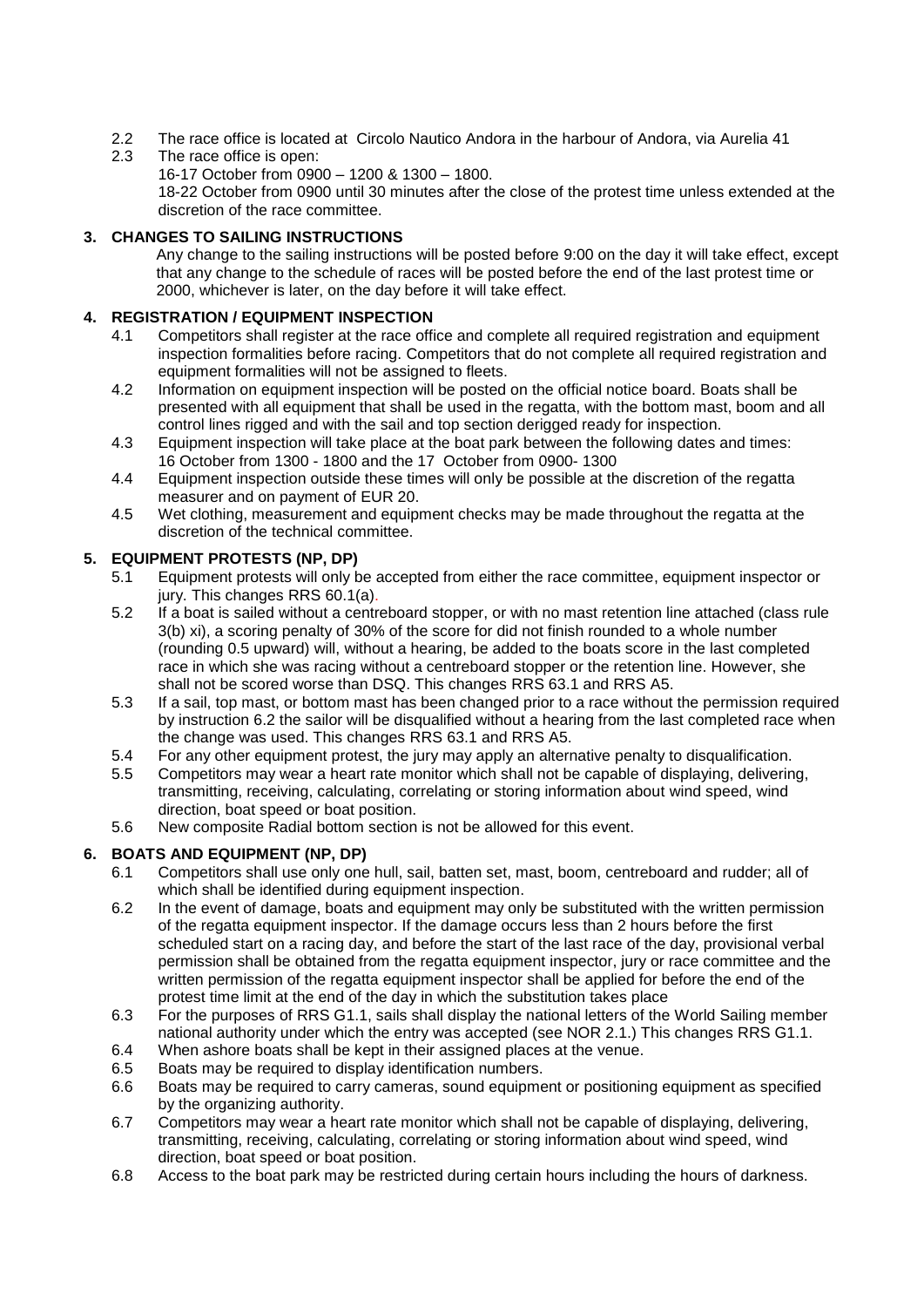# **7. RACE FORMAT**

- 7.1 The Laser Radial Apprentice Masters, Masters, Grand Masters, Great Grand Masters and Legends will sail together as a single fleet.
- 7.2 The Laser Standard Apprentice Masters, Masters Grand Masters and Great Grand Masters will sail together as a single fleet.

# **8. PROGRAM**

- 8.1 16 October 0900-1200 & 1300-1800 Registration, Equipment Inspection and
	- 17 October 0900-1200 & 1300-1800 Registration, Equipment Inspection( different time for equipment inspection) and practice race at 1500
		- 18 October 2 races back to back.
		- 19 October 2 races back to back,
		- 20 October 2 races back to back,
		- 21 October 2 races back to back.
	- 22 October 2 races back to back followed by the prize giving,
- 8.2 The time of the first warning signal for the practice race will be 1500.
- 8.3 The time of the first warning signal on 18-22 October will be 1200. The time of the first warning signal for subsequent days will be published on the ONB no later than 1900 on the day before it takes effect; in absence of a notice for the next day it remains 1200.
- 8.4 18 October: Skippers/ coaches meeting at 1000.
- 8.5 On the last day of the championship, no warning signal will be made after 1500.
- 8.6 The schedule may be changed to sail more than two races a day.

# **9. FLEET IDENTIFICATION (NP, DP)**

- 9.1 While racing each boat shall display a coloured band corresponding to their fleet. The band shall be placed on the bottom mast between the boom vang fitting and the boom and not covering the assigned number. Deposit of 10 euros will be asked for the band.
- 9.2 The coloured bands will be issued at registration. Deposit of 10 euros will be asked for the band.<br>9.3 The color band for the Standard is vellow and for the Radial is green
- The color band for the Standard is yellow and for the Radial is green

# **10. SIGNALS MADE ASHORE and RACING AREAS**

- 10.1 Signals made ashore will be displayed on the flag pole located near the boat park.
- 10.2 The approximate position of the racing areas is displayed on the official notice board.
- 10.3 The racing area A flag is a flag with the letter A and the racing area B flag is a flag with the letter B.
- 10.4 When a signal ashore is displayed over a racing area flag and fleet flag(s) it shall apply to that racing area/fleet(s) only.
- 10.5 Flag G displayed with two sounds (one when removed) means "No boat shall go afloat until this signal is removed. The first warning signal will be made not less than 45 minutes after flag G is removed.
- 10.6 When flag AP is displayed ashore, '1 minute' is replaced with 'not less than 45 minutes' in the race signal AP.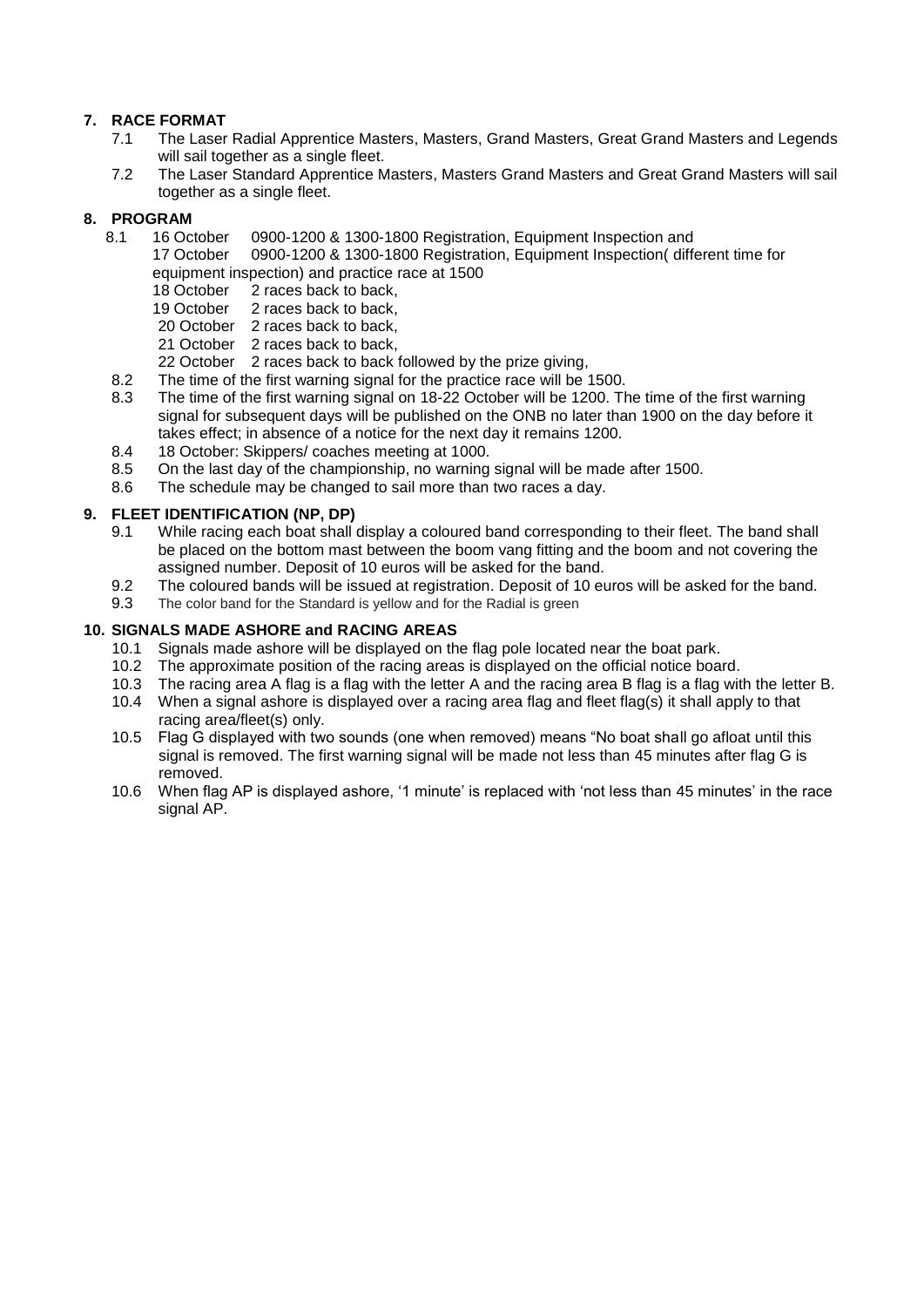## **11. THE COURSE**

11.1 The diagram shows the course, the order in which marks are to be passed and the side on which each mark is to be left. The leg between marks 3S/3P and mark 5 may be laid shorter than the leg between mark 1 and mark 2 so that the finish line is not directly to leeward of the start line.

> **Outer: …………..1, 2, 3S/3P (gate), 2, 3S/3P (gate), 5, FINISH Inner: .................1, 1A, 4S/4P (gate), 1, 2, 3S/3P (gate), 5, FINISH**



- 11.2 No later than the warning signal, the race committee signal vessel will display the approximate compass bearing of the first leg.
- 11.3 The length of the course will be set for a target time of 50 minutes. Failure to meet the target time will not be grounds for redress under RRS 62.1(a).
- 11.4 The course may be shortened to finish at a rounding mark or a gate provided 4 or more legs have been sailed on an outer course and at least 3 or more legs have been completed on an inner course (excluding the leg between mark 1 and mark 1A).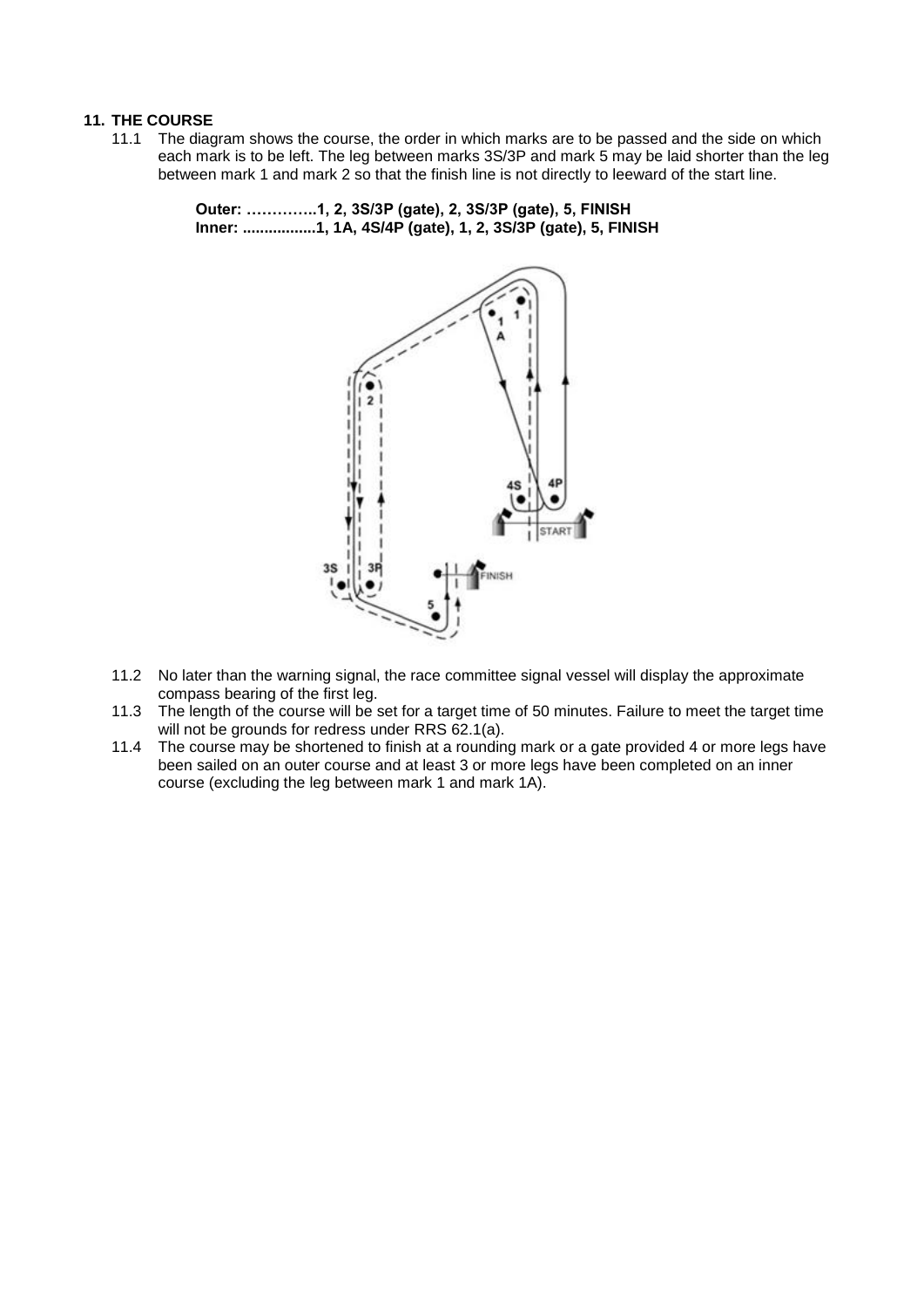# **12. MARKS**

## **Racing Area A**

- 12.1 Course marks 1, 2, 3s, 3p, 4s, 4p and 5 will be cylindrical orange buoys
- 12.2 Course mark 1A will be a small yellow cylinder
- 12.3 New marks will be a small yellow cylindrical buoys.
- 12.4 The starting marks will a Rib displaying orange flag at each end.
- 12.5 The finishing marks will two vessels/rib with blue flag.

## **13. THE START**

- 13.1 To alert boats that a race or sequence of races will begin soon, the orange starting line flags will be displayed with one sound at least five minutes before a warning signal is made.
- 13.2 The warning signal for the subsequent starts will be made as soon as practicable after the previous start.
- 13.3 Start Sequence and Fleet Flags

| <b>Fleets</b>         | <b>Fleet Flags</b>            | <b>Start Sequence</b> | <b>Course</b> |
|-----------------------|-------------------------------|-----------------------|---------------|
| <b>Standard Fleet</b> | White Flag with<br>Laser Logo | 1 <sup>st</sup> Start | Outer         |
| Radial fleet          | Green Flag with<br>Laser Logo | $2rd$ Start           | Inner         |

- 13.4 The starting line will be between staffs displaying orange flags on the starting marks.
- 13.5 (DP, NP) Boats whose warning signal has not been made shall avoid the starting area during start sequences for other fleets.
- 13.6 A boat starting later than 4 minutes after her starting signal will be scored DNS. This changes RRSs A4 and A5.

## **14. STARTING PROCEDURE**

- 14.1 Races will be started using either RRS 30.3 (U Flag Rule), or RRS 30.4 (Black Flag Rule).
- 14.2 RRS 30.4 (Black Flag Rule) is supplemented as follows;
	- (a) Sail numbers will be displayed for at least 3 minutes. A long sound signal will be made when the numbers are initially displayed. A boat whose number is so displayed shall leave the racing area, defined in instruction 14.2(b) before the new preparatory signal. If she fails to do so, she is liable to be scored DNE.
	- (b) Before the starting signal, the racing area is the area within 100 metres of the starting line. After the starting signal, the racing area is the area within an imaginary line drawn 100 metres outside any point where a boat might sail during normal racing and includes the area bounded by marks 1, 2, 3 and 4 at all times when any boat of any fleet is still racing.
	- (c) When the race committee decides that its application of RRS 30.4 might entitle a boat to redress under RRS 62.1(a), it may decide not to display her sail number and not disqualify her. This changes RRSs 30.4, 60.2 and 63.1.
	- (d) For the purposes of RRS 30.4 a race is 'restarted or resailed' when it has the same race number as a previously abandoned or recalled race, even if the race is resailed on a later date, or is resailed as part of a final series instead of a qualifying series.

## **15. CHANGE OF THE NEXT LEG OF THE COURSE**

- 15.1 To change the next leg of the course, the race committee will:
- 15.2 Lay a new mark.
- 15.3 Move the finish line.
- 15.4 Move the leeward gate or mark.

When the new mark is laid, the original mark will be removed as soon as practicable. When in a subsequent change a new mark is replaced, it will be replaced by an original mark Any action or no action by the race committee under this instruction will not be grounds for redress under RRS 60.1(b).

#### **16. ABANDONING A RACE**

Under RRS 32.1, the race committee may abandon the race because of a major wind shift or irregular winds or when the wind speed drops below 5 knots (2.5 m/s) as measured by the race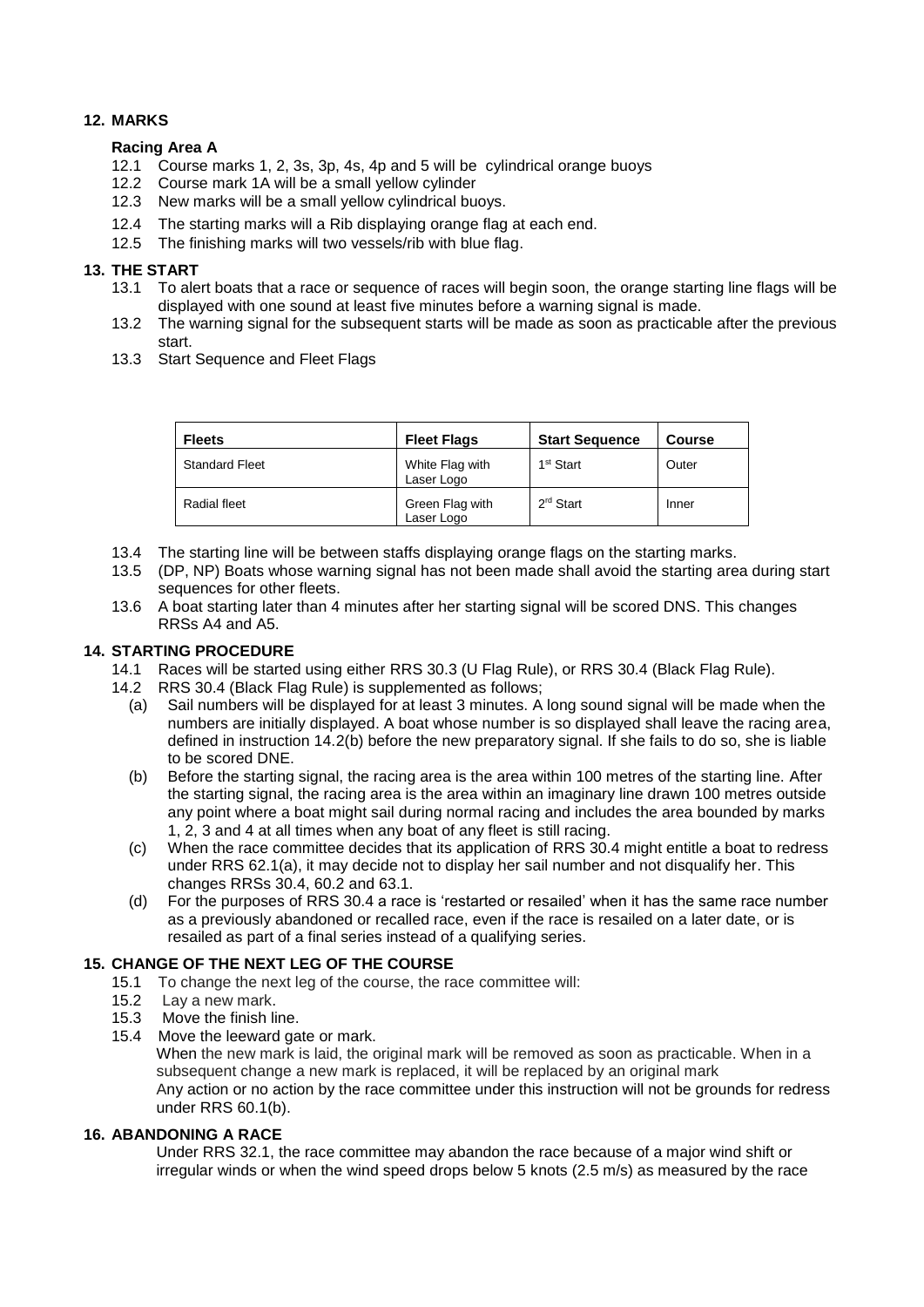committee. Any action or no action by the race committee under this instruction will not be grounds for redress under RRS 60.1(b).

## **17. THE FINISH**

The finishing line will be between two vessels/rib with blue flag, except when RRS 32.2 'Shortening Course' applies.

## **18. PENALTY SYSTEM FOR BREACHES OF RRS 42**

- 18.1 Appendix P will apply with the following changes:
	- (a) If a first penalty is signalled after a boat has crossed the finish line, a scoring penalty of 10% of the score for did not finish rounded to a whole number (rounding 0.5 upward) will be added to the boats score. However, she shall not be scored worse than DSQ.
	- (b) RRS P3 is replaced with "If a boat has been penalised for the first time under RRS P1.2 and the race is restarted or resailed the penalty is cancelled, but it is counted to determine the number of times she has been penalised during the regatta. This changes RRS 36."
	- (c) RRS P4 is replaced with "An action by the jury under RRS P1.2 shall not be grounds for a request for redress by a boat. The jury may initiate a redress hearing and may give redress for an action under RRS P1.2 by a member of the jury or its designated observer". This changes RRS 60.1(b).
- 18.2 A boat that has either retired from or been disqualified in a race for a second or subsequent breach of RRS 42 shall not compete in that race if it is restarted or resailed. For the purposes of this instruction a race is 'restarted or resailed' when it has the same race number as a previously abandoned or recalled race, even if the race is resailed on a later date, or is resailed as part of a final series instead of a qualifying series. If she competes in that race, she shall be disqualified without a hearing and that score shall not be excluded (DNE) and the jury will consider calling a hearing under RRS 69.1(a).

#### This means:

| Yellow<br>Flag  | Immediate penalty<br>action by boat | After a general recall<br>or a postponement or<br>an abandonment | No action<br>by boat  | After a general recall<br>or a postponement<br>or an abandonment |
|-----------------|-------------------------------------|------------------------------------------------------------------|-----------------------|------------------------------------------------------------------|
| 1st             | Two turns / 10%<br>(SI 18.1(a))     | Can restart                                                      | <b>DSQ</b>            | <b>Can restart</b>                                               |
| 2 <sub>nd</sub> | Retire (RET)                        | Shall not restart                                                | <b>DNE</b>            | <b>Shall not restart</b>                                         |
| 3+              | Retire (DNE)                        | Shall not restart                                                | <b>DNE</b><br>Regatta | <b>Shall not restart</b>                                         |

## **19. TIME LIMIT**

Boats failing to finish within 20 minutes after the first boat in her fleet sails the course and finishes will be scored Did Not Finish (DNF). This changes RRSs 35, A4 and A5.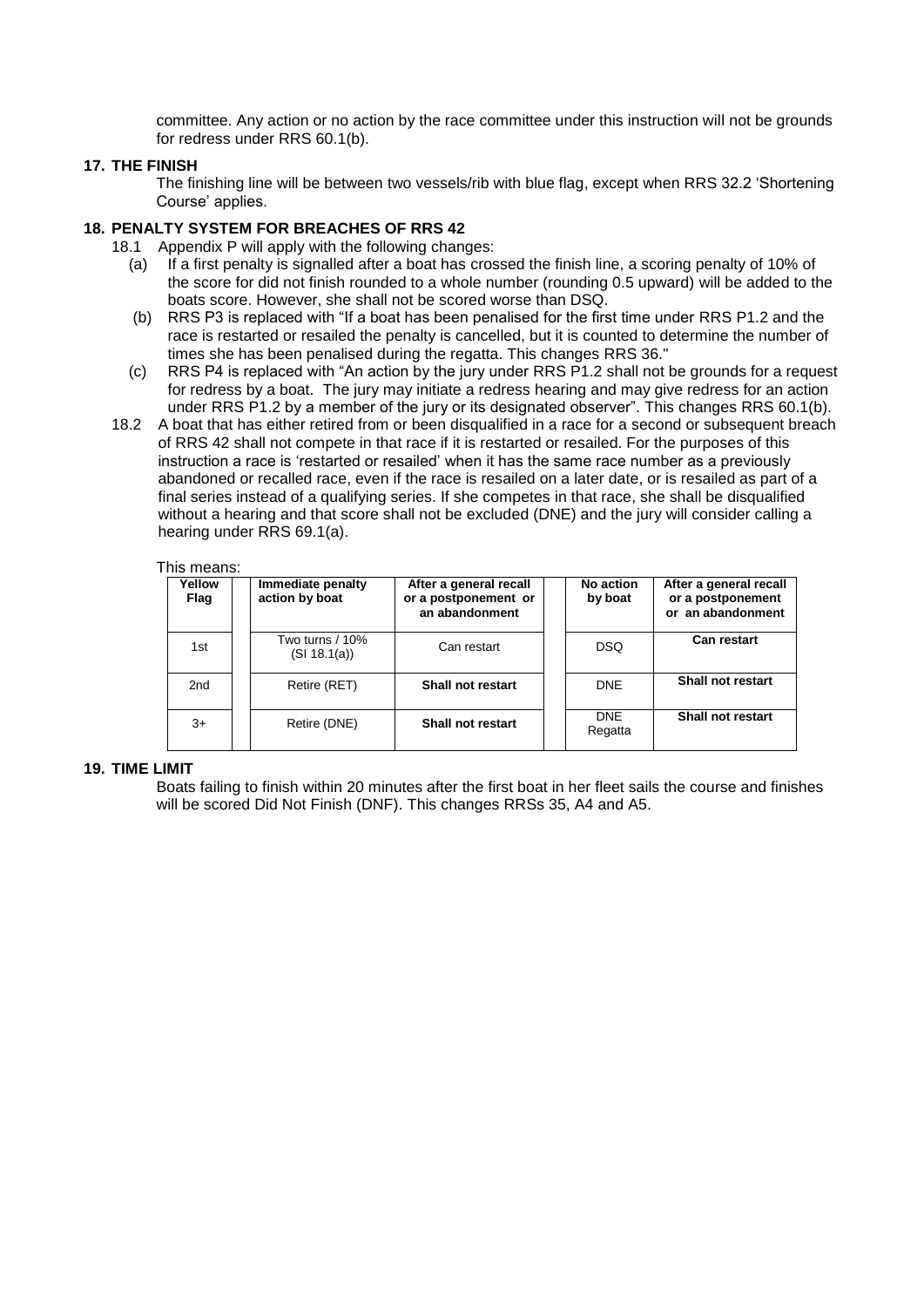## **20. PROTESTS AND REQUESTS FOR REDRESS**

- 20.1 Protests shall be in writing and delivered to the race office within the protest time limit. Protest forms will be available at the race office. The protest time limit will be set by and posted on the official notice board on line by the jury and may be different for each fleet.
- 20.2 Protest notices will be posted within 30 minutes of the protest time limit for each fleet. Protests will be heard at the jury office.
- 20.3 Notices of protests by the race committee or jury will be posted before the end of the protest time limit to inform boats under RRS 61.1(b).
- 20.4 If RRS N1.4(b) applies, the time limit for requesting a hearing under that RRS is 30 minutes after the party was informed of the panel's decision.
- 20.5 On the last day of the qualifying series a request for a reopening of a hearing under RRS 66 shall be delivered:
	- $\circ$  within the protest time limit if the party requesting reopening was informed of the decision on the previous day;
	- $\circ$  no later than 30 minutes after the party requesting reopening was informed of the decision on that day.
	- $\circ$  If no racing has taken place on that day, no later than 30 minutes after 'AP over A' is displayed ashore.
- 20.6 On the last day of the qualifying series and on the last scheduled day of racing, a request for redress based on a jury decision under RRS 62.2 shall be delivered no later than 30 minutes after the decision was posted.
- 20.7 Decisions of the jury will be final as provided in RRS 70.5.
- 20.8 To request correction of an alleged error in posted race or series results, a boat shall complete a scoring enquiry form available at the race office.
- 20.9 A list of boats that, under instruction 18, have been penalised for breaking RRS 42 will be posted after racing each day.
- 20.10 **(DP)Sailors and coaches including any support person must respect the regulations regarding covid-19 put in place by the organizing committee published on the event website and also respect all the notices who will be published during the event regarding the covid-19. Any sailor, coach or support person not respecting the regulations could be exclude from the regatta and being score DNC for the sailors. The jury could decide of an alternate penalty and could investigate under rule 69.**

## **21. WHISTLE SYSTEM**

To encourage boats to take penalties afloat, jury members may blow a whistle when they see what they believe to be a breach of a rule.

## **22. SCORING**

.

- 22.1 Four races are required to be completed to constitute a championship.
- 22.2 When fewer than four races have been completed, a boat's score will be the total of her race scores.
- 22.3 When from four races have been completed, a boat's score will be the total of her race scores excluding her worst score.

## **23. TITLES & PRIZES**

#### **Laser Masters' Championship**

- 23.1 Prizes will be awarded for the top three for each of the following:
	- Laser Standard Apprentice
		- Laser Standard Master
		- Laser Standard Grand Master
		- Laser Standard Great Grand Master
		- Laser Radial Apprentice Men & Women combined
		- Laser Radial Master Men & Women combined
		- Laser Radial Grand Master Men & Women combined
		- Laser Radial Great Grand Master Men & Women combined
		- Laser Radial Legend Master (75 & over)

Laser Radial Apprentice Women

Laser Radial Master Women

Laser Radial Grand Master Women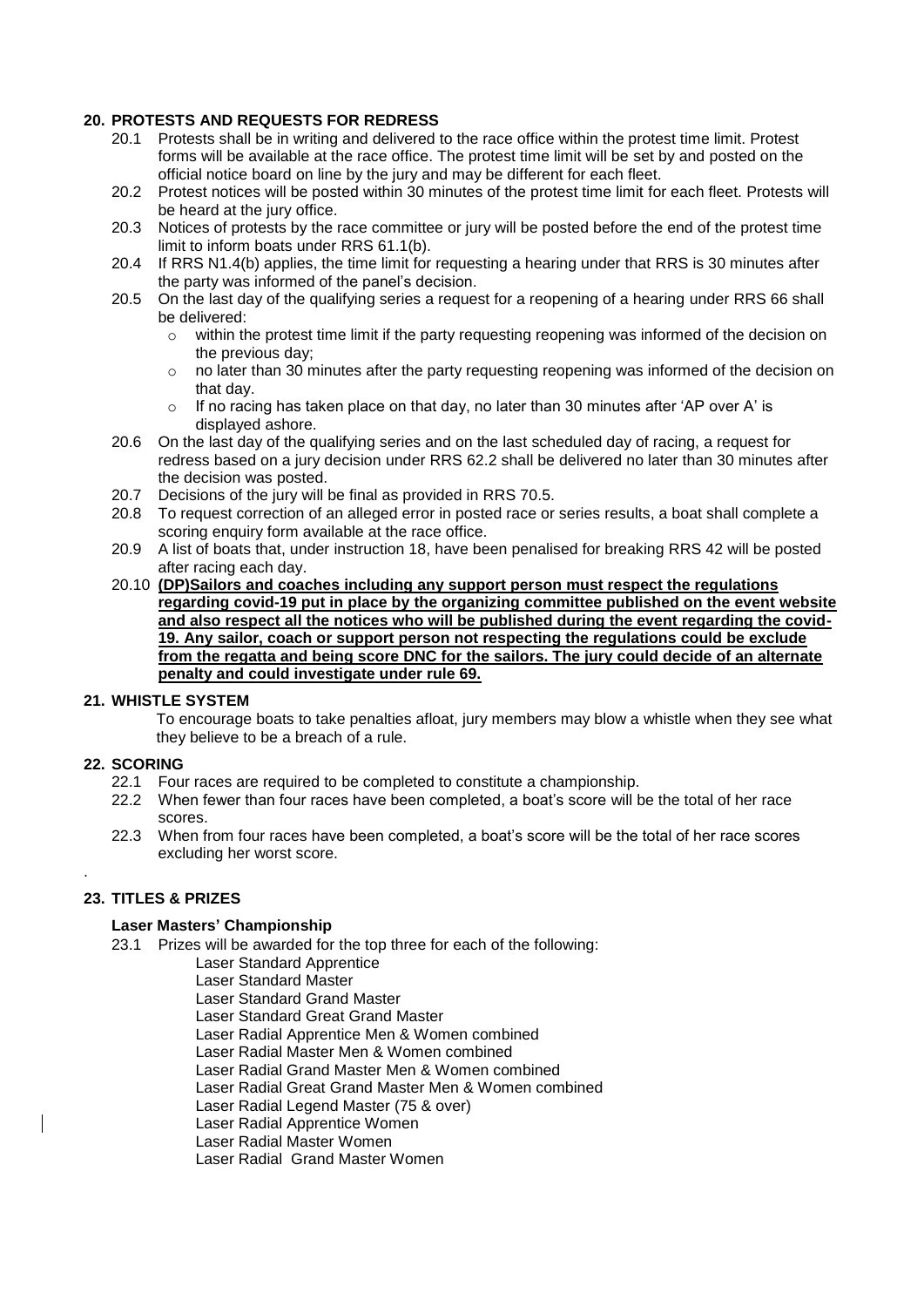- 23.2 Women's results will be determined by the series score in the combined Men & Women competition. (Note: these results will be extracted from the overall results and published without recalculation.)
- 23.3 If the organizing authority decides that different age groups will sail together the result for each age group will be determined by the series score in the combined fleet. (Note: this result will be extracted from the overall result and published without recalculation.).

## **24. COACH/SUPPORT BOATS AND COACHES/TEAM LEADERS MEETING (DP, NP)**

- 24.1 All coach/support boat drivers shall confirm registration of their boats and submit the names and sail numbers of the sailors they are supporting at the race office before 1800 on 17 October June 2019.
- 24.2 Each coach/support boat shall be clearly display an identification number supplied at registration. No other individual support boats shall be used. A fee of EUR 100 will be required for the identification number.
- 24.3 Each coach/support boat shall carry at least three hazard warning tapes for the purposes of SI 25.6. The tape is available from the race office.
- 24.4 Each coach/support boat is required to carry a VHF radio capable of transmitting and receiving all international ship-to-ship channels.
- 24.5 Except when participating in rescue operations, team leaders, coaches, parents and other support personnel (coach/support boats) shall stay more than 100 meters from any point where a boat might sail during normal racing and completely outside the area bounded by marks 1, 2, 3, and 4 from the time of the preparatory signal for the first fleet to start until all boats have finished or the race committee signals a postponement or abandonment of **all fleets**. When boats are finishing coach/support boats shall stay more than 100 meters outside and to windward of the starboard end of the finish line until all boats in all fleets have finished.
- 24.6 **Coach/support boat drivers and crews shall wear a personal flotation device or other adequate personal buoyancy securely fastened at all times when afloat except briefly while changing or adjusting clothing or personal equipment. Wet suits and dry suits do not constitute adequate personal buoyancy.**
- 24.7 **When the coach/support boat engine is running coach/support boat drivers shall be connected to a device that will stop the engine if the boat driver falls out the boat or is otherwise not in control of the boat.**
- 24.8 If a coach/support boat does not comply with instructions 24.3, 24.4, 24.5, 24.6, 24.7 and 24.8 a discretionary penalty may be applied by the jury to some or all associated competitors and may include restrictions on the movement of their coach/support boat.

## **25. SAFETY (NP, DP)**

- 25.1 Competitors shall wear a personal flotation device or other adequate personal buoyancy securely fastened at all times when afloat except briefly while changing or adjusting clothing or personal equipment. Wet suits and dry suits do not constitute adequate personal buoyancy. This changes RRS 40.
- 25.2 Competitors who require assistance should wave one arm with hand open. If no assistance is required, the arm should be waved with fist closed.
- 25.3 If considered necessary a competitor may be ordered by a race organization vessel to abandon his or her boat and board a patrol vessel.
- 25.4 A boat that retires from a race shall notify a race committee, safety/patrol or jury boat as soon as possible and the race office immediately after returning to the shore.
- 25.5 If a boat is abandoned it will be marked with a hazard tape tied through the bow eye to signal that the sailor is safe.

## **26. RUBBISH/TRASH DISPOSAL**

Trash may be placed aboard support and race officials vessels

## **27. PHOTOGRAPHY CONSENT**

By entering the regatta competitors accept that they may be photographed and/or videotaped participating in the regatta and/or using the regatta facilities and they consent to the taking of such images and to the use, reuse, publication and republication of such images in any media, in conjunction with the competitors name or not, without compensation and without the competitors approval of such images or any use thereof.